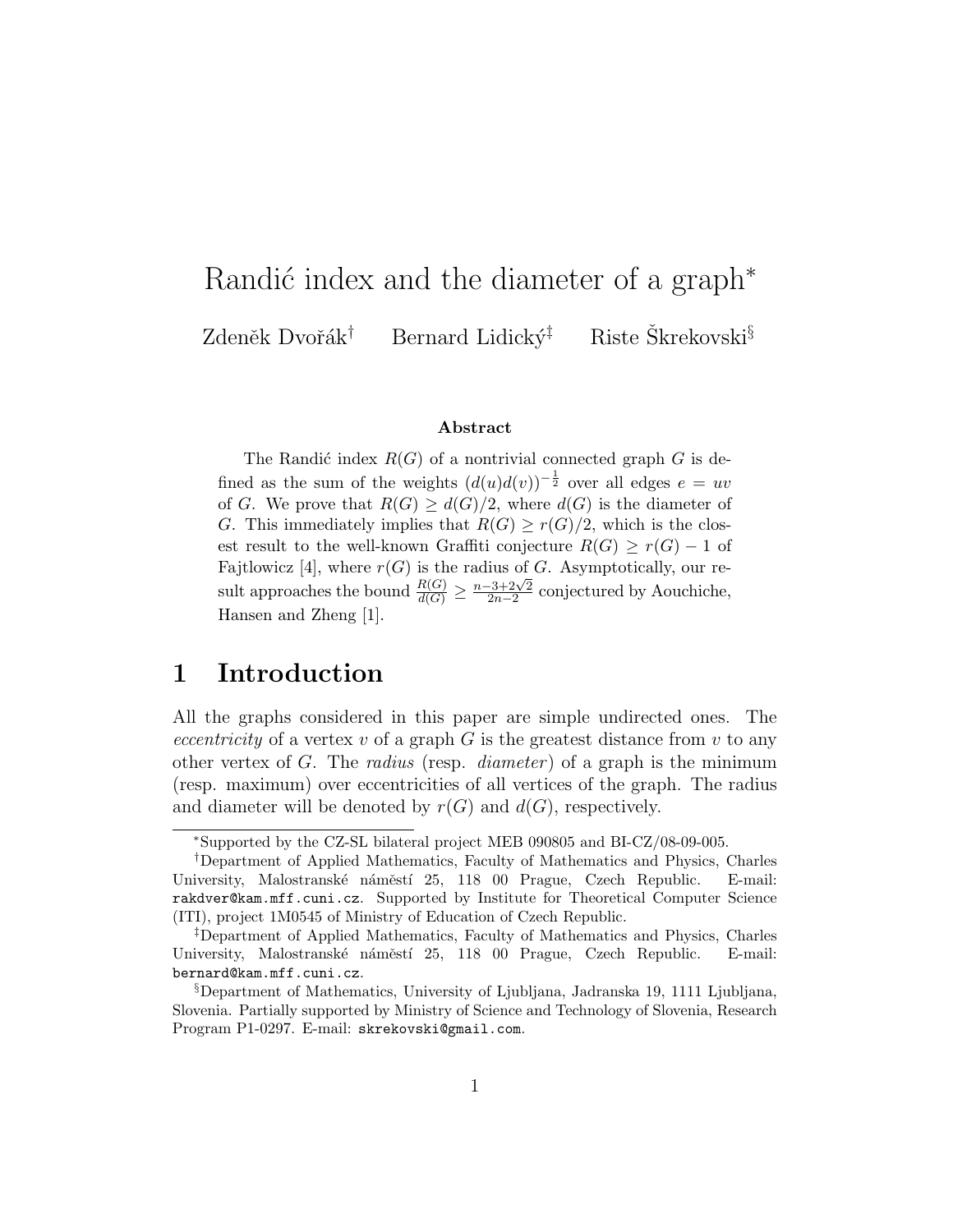There are many different kinds of chemical indices. Some of them are distance based indices like Wiener index, some are degree based indices like Randić index. The Randić index  $R(G)$  of a graph G is defined as

$$
R(G) = \sum_{uv \in E(G)} \frac{1}{\sqrt{\deg(u) \deg(v)}}.
$$

It is also known as connectivity index or branching index. Randic  $[11]$  in 1975 proposed this index for measuring the extent of branching of the carbon-atom skeleton of saturated hydrocarbons. There is also a good correlation between Randić index and several physicochemical properties of alkanes: boiling points, surface areas, energy levels, etc. In 1998 Bollobás and Erdös [2] generalized this index by replacing the square-root by power of any real number, which is called the *general Randić index*. For a comprehensive survey of its mathematical properties, see the book of Li and Gutman [7], or recent survey of Li and Shi [10]. See also the books of Kier and Hall [5, 6] for chemical properties of this index.

There are several conjectures linking Randić index to other graph parameters. Fajtlowicz [4] posed the following problem:

Conjecture 1. For every connected graph G, it holds  $R(G) \ge r(G) - 1$ .

Caporossi and Hansen [3] showed that  $R(T) \ge r(T) + \sqrt{2} - 3/2$  for all trees T. Liu and Gutman [9] verified the conjecture for unicyclic graphs, bicyclic graphs and chemical graphs with cyclomatic number  $c(G) \leq 5$ . You and Liu [12] proved that the conjecture is true for biregular graphs, tricyclic graphs and connected graphs of order  $n \leq 10$ .

Regarding the diameter, Aouchiche, Hansen and Zheng [1] conjectured the following:

**Conjecture 2.** Any connected graph G of order  $n \geq 3$  satisfies

$$
R(G) - d(G) \ge \sqrt{2} - \frac{n+1}{2} \quad \text{and} \quad \frac{R(G)}{d(G)} \ge \frac{n-3+2\sqrt{2}}{2n-2},
$$

with equalities if and only if  $G$  is a path on n vertices.

Li and Shi [8] proved the first inequality for graphs of minimum degree at least 5. They also proved the second inequality for graphs on  $n \geq 15$  vertices with minimum degree at least  $n/5$ .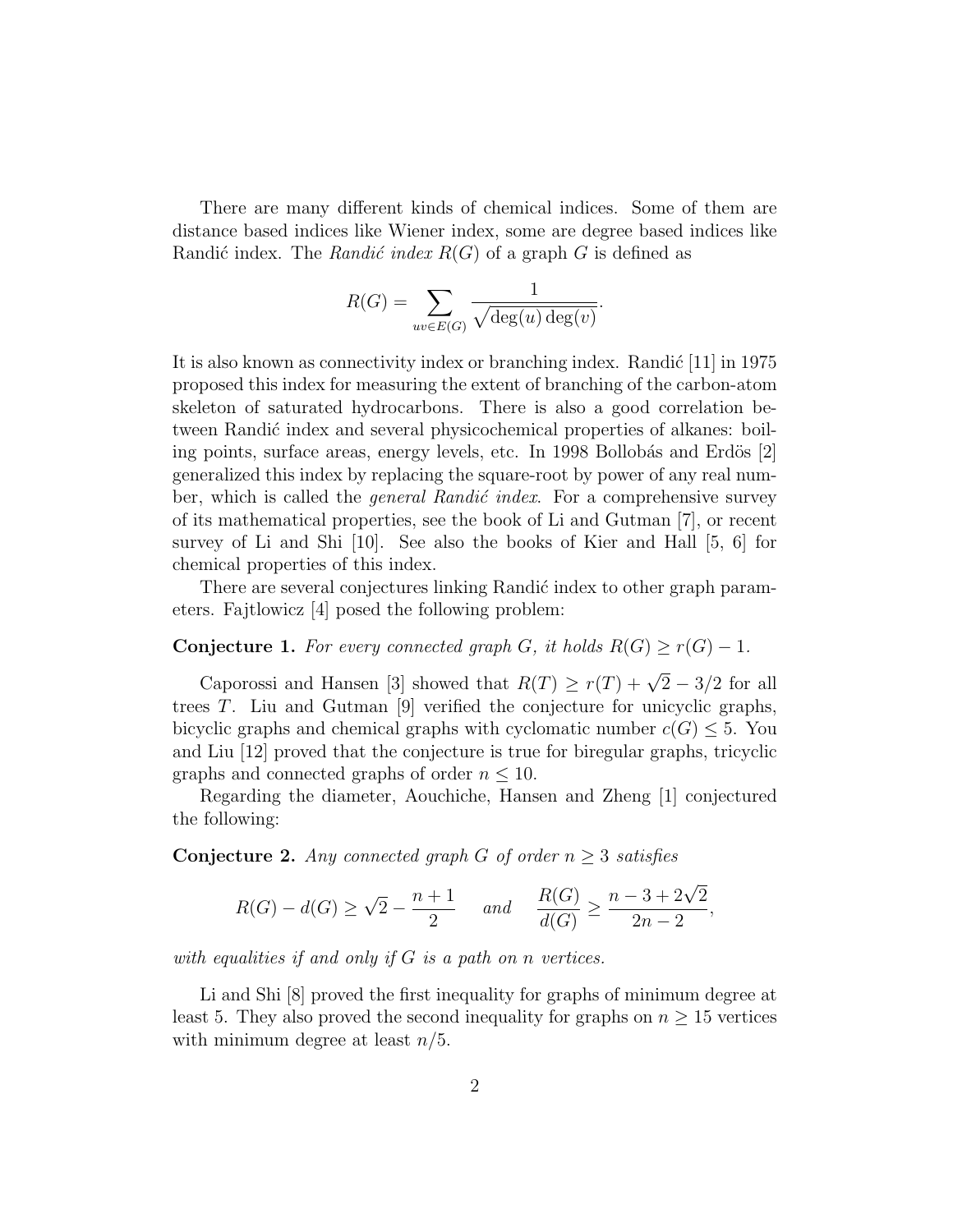The Randic index turns out to be quite difficult parameter to work with. Also, Conjecture 1 is quite weak for graphs with small radius; for instance, Also, Conjecture 1 is quite weak for graphs with small radius, for instance,  $R(K_{1,n}) = \sqrt{n}$ , while  $r(K_{1,n}) = 1$  for all n. Instead, we work with a different parameter  $R'(G)$  defined by

$$
R'(G) = \sum_{uv \in E(G)} \frac{1}{\max(\deg(u), \deg(v))}.
$$

Note that  $R(G) \ge R'(G)$  for every graph G, with the equality achieved only if every connected component of  $G$  is regular. The main result of this paper is the following:

**Theorem 3.** For any connected graph  $G$ ,  $R'(G) \geq d(G)/2$ .

Since  $R(G) \ge R'(G)$  and  $d(G) \ge r(G)$ , by our theorem, we immediately obtain that  $R(G) \geq r(G)/2$ . This result supports Conjecture 1. Our result solves asymptotically the second claim of Conjecture 2. Let us remark that the bound of Theorem 3 is sharp, with the equality achieved for example by paths of length at least two. Since Conjecture 2 is also tight for paths, in order to prove Conjecture 2 using our technique, it would be necessary to consider the gap  $R(G) - R'(G)$ .

#### 2 Proof of the main theorem

We prove the theorem by contradiction. In the rest of the paper, assume that G is a connected graph such that  $R'(G) < d(G)/2$  and G has the smallest number of edges among the graphs with this property, i.e.,  $R'(H) \ge d(H)/2$ for every connected graph H with  $|E(H)| < |E(G)|$ . Let  $n = |V(G)|$ . For an edge uv, a weight of uv is  $\frac{1}{\max(\deg(u), \deg(v))}$ .

If  $d(G) = 0$ , then  $G = K_1$  and  $R'(G) = 0 = d(G)/2$ . If  $1 \leq d(G) \leq 2$ , then G has at least one edge; observe that the sum of the weights of the edges incident with the vertex of G of maximum degree is one, thus  $R'(G) \geq$  $1 \geq d(G)/2$ . Therefore,  $d(G) \geq 3$ .

For two vertices x and y of a graph H, let  $d_H(x, y)$  denote the distance between  $x$  and  $y$  in  $H$ .

**Lemma 4.** If v is a cut-vertex in G, then all components of  $G - v$  except for one consist of a single vertex.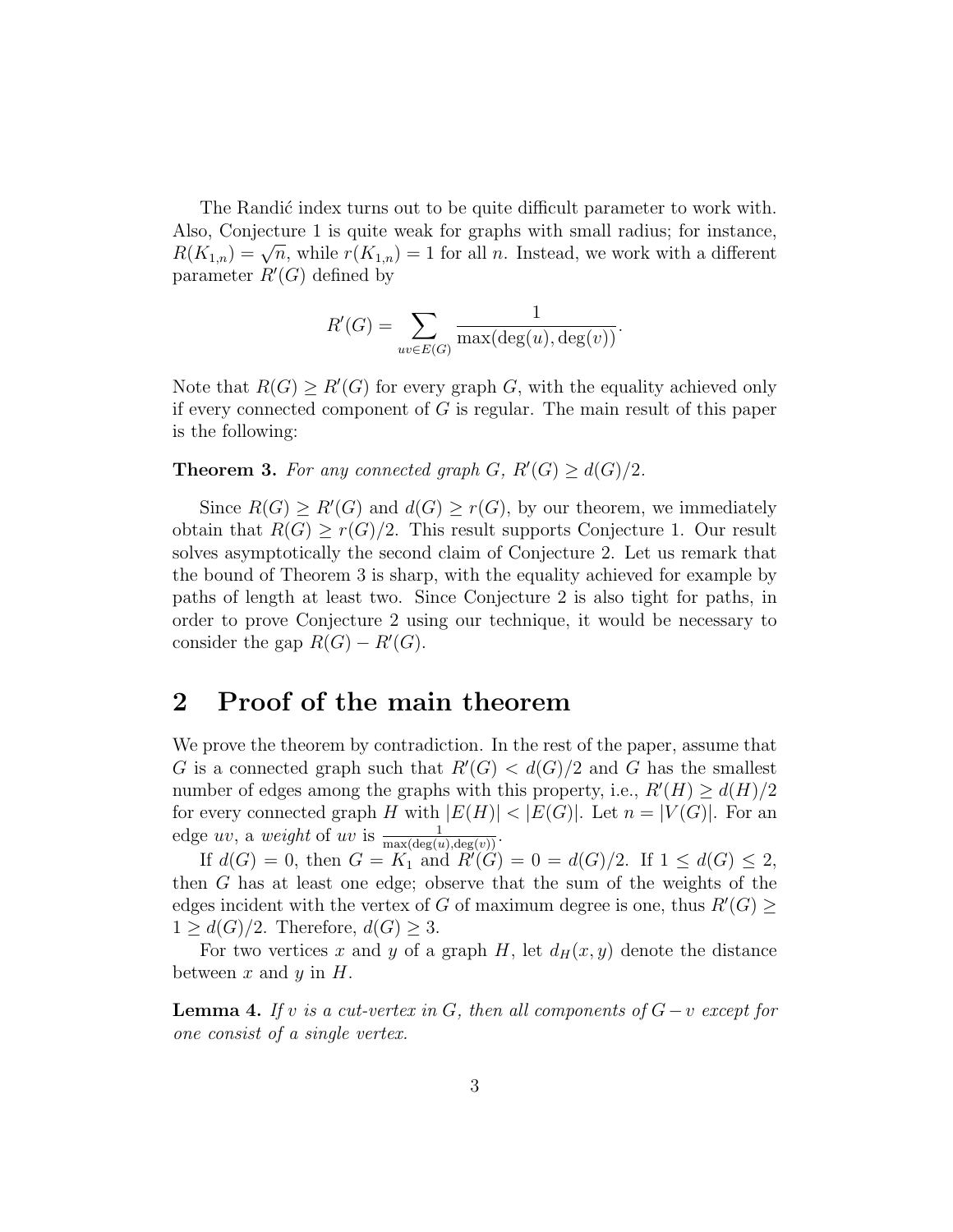*Proof.* Assume for a contradiction that  $G-v$  has two components with more than one vertex. Then, there exist induced subgraphs  $G_1, G_2 \subseteq G$  such that  $G_1 \cup G_2 = G$ ,  $V(G_1) \cap V(G_2) = \{v\}$  and  $G_i - v$  has a component with more than one vertex, for  $i \in \{1,2\}$ .

For  $i \in \{1, 2\}$ , let  $G_i'$  be the graph obtained from  $G_i$  by adding  $\deg_{G_{3-i}}(v)$ pendant vertices adjacent to  $v$  and let  $v_i$  be one of these new vertices. Observe that  $R'(G'_1) + R'(G'_2) = R'(G) + 1$ . Furthermore, consider any two vertices  $x, y \in V(G)$ . If  $x, y \in V(G_1)$ , then  $d_G(x, y) = d_{G'_1}(x, y) \leq d(G'_1) \leq d(G'_1) + d(G'_2)$  $d(G'_2) - 2$ . By symmetry, if  $x, y \in V(G_2)$ , then  $d_G(x, y) \leq d(G'_1) + d(G'_2) - 2$ . Finally, if say  $x \in V(G_1)$  and  $y \in V(G_2)$ , then  $d_G(x,y) = d_{G_1}(x,y) + d_{G_2}(x,y)$  $d_{G_2}(y, v) = d_{G'_1}(x, v_1) - 1 + d_{G'_2}(y, v_2) - 1 \leq d(G'_1) + d(G'_2) - 2$ . We conclude that  $d(G) \leq d(G'_1) + d(G'_2) - 2$ .

Since both  $G'_1$  and  $G'_2$  have fewer edges than G, the minimality of G implies that

$$
R'(G) = R'(G'_1) + R'(G'_2) - 1 \ge \frac{d(G'_1)}{2} + \frac{d(G'_2)}{2} - 1 \ge \frac{d(G)}{2},
$$

which contradicts the assumption that  $G$  is a counterexample to Theorem 3.  $\Box$ 

A vertex v is *locally minimal* if its degree is smaller or equal to the degrees of its neighbors.

**Lemma 5.** Let  $v \in V(G)$  be a locally minimal vertex. Then  $\deg(v) = 1$ , the neighbor of v has degree at least three and  $d(G - v) = d(G) - 1$ .

*Proof.* Suppose first that  $deg(v) > 1$ . Let w be a neighbor of v and k the number of neigbors of w distinct from v whose degree is smaller than  $deg(w)$ . Note that  $k \leq deg(w) - 1$ . We have

$$
R'(G - vw) = R'(G) - \frac{1}{\deg(w)} + k \left( \frac{1}{\deg(w) - 1} - \frac{1}{\deg(w)} \right)
$$
  
=  $R'(G) - \frac{1}{\deg(w)} + \frac{k}{\deg(w)(\deg(w) - 1)}$   
 $\leq R'(G).$ 

Since v is locally minimal, every neighbor of v has degree at least deg(v)  $\geq 2$ , thus by Lemma 4, v is not a cut-vertex. It follows that  $G - vw$  is connected,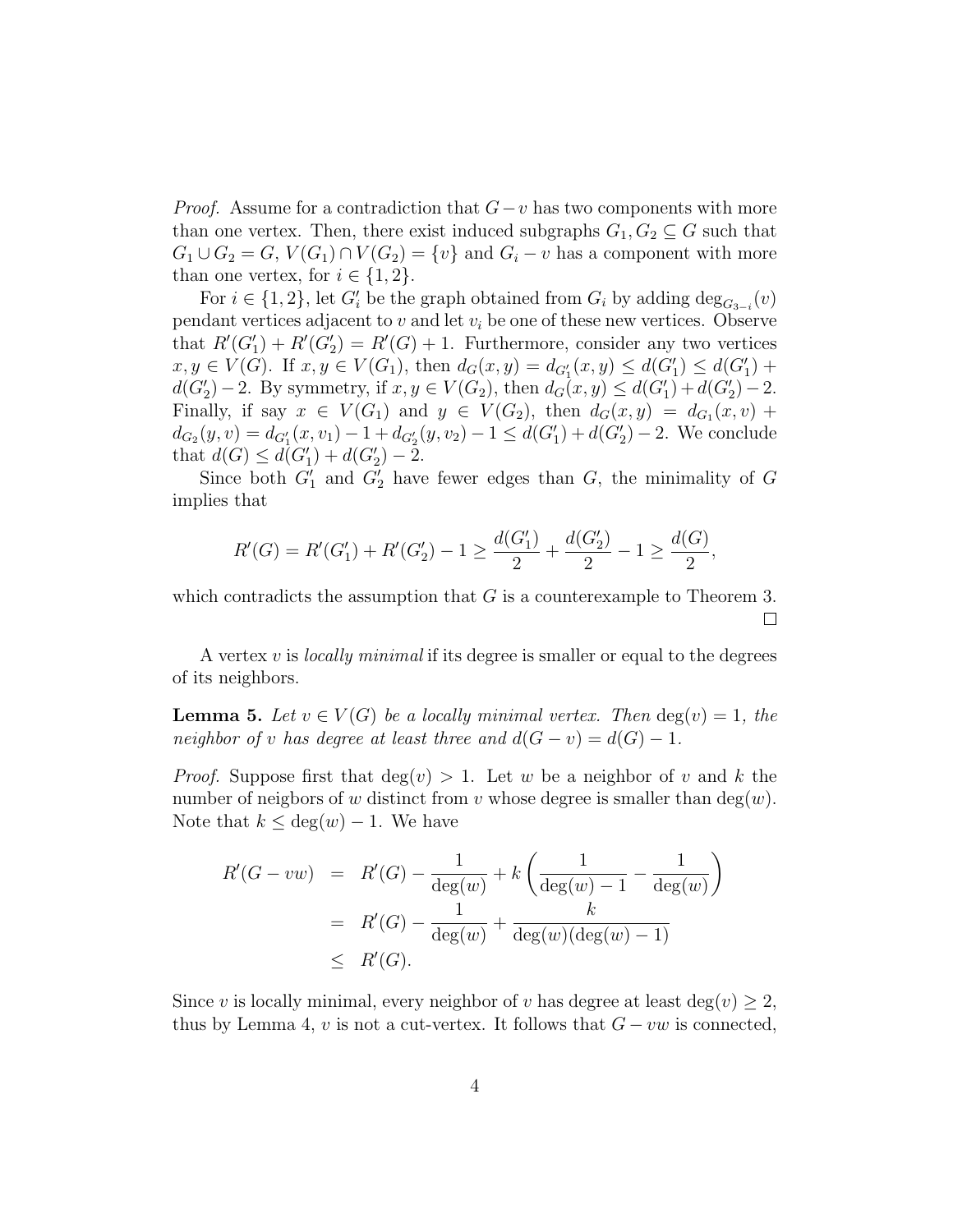hence  $d(G - vw) \geq d(G)$ . By the minimality of G, we obtain  $R'(G) \geq$  $R'(G - vw) \geq d(G - vw)/2 \geq d(G)/2$ , which is a contradiction.

Let us now consider the case that  $deg(v) = 1$ . Then  $d(G - v)/2 \le R'(G - v)$  $(v) \le R'(G) < d(G)/2$ , and thus  $d(G - v) < d(G)$ . Removing the pendant vertex v cannot decrease the diameter by more than one, thus  $d(G - v) =$  $d(G)-1$ . Since  $d(G) \geq 3$ , the neighbor w of v has degree at least two, and if  $deg(w) = 2$ , then v is the only neighbor of w of degree smaller than  $deg(w)$ . It follows that if  $deg(w) = 2$ , then  $R'(G - v) = R'(G) - 1/2$ . We conclude that  $R'(G) = R'(G - v) + 1/2 \geq d(G - v)/2 + 1/2 = d(G)/2$ , which is a contradiction. This implies that  $deg(w) \geq 3$ .  $\Box$ 

Let  $L$  be the set of vertices of  $G$  of degree one. Note that a vertex of  $G$ of the smallest degree is locally minimal, thus by Lemma 5,  $L \neq \emptyset$ .

**Lemma 6.** If the distance between two vertices u and v in G is  $d(G)$ , then  $L \subseteq \{u, v\}.$ 

*Proof.* Suppose that there exists a vertex  $w \in L \setminus \{u, v\}$ . Then w is locally minimal and  $d(G - w) = d(G)$ , contradicting Lemma 5.  $\Box$ 

Lemma 6 implies that  $|L| < 2$ . Lemma 5 shows that all vertices of degree  $d > 1$  are incident with an edge whose weight is  $1/d$ ; thus, if many vertices have small degree, then these edges contribute a lot to  $R'(G)$ . On the other hand, if many vertices have large degree, then  $G$  has many edges and  $R'(G)$ is large. Let us now formalize this intuition.

**Lemma 7.** 
$$
d(G) > \sqrt{8(n-3)} - 1
$$
, and thus  $n \leq \left\lfloor \frac{d^2(G) + 2d(G)}{8} \right\rfloor + 3$ .

*Proof.* Let  $d_1 \geq d_2 \geq \ldots \geq d_n$  be the degree sequence of G. For  $1 \leq i \leq n$ , let  $v_i$  be the vertex of G of degree  $d_i$ . For each  $i \geq 1$ , the sum of the weights of the edges incident with  $v_i$ , but not incident with  $v_j$  for any  $j < i$ , is at least  $1 - (i - 1)/d_i$ . We conclude that the edges incident with the vertices  $v_1, v_2, \ldots, v_t$  contribute at least  $t - \sum_{i=1}^t$  $i-1$  $\frac{-1}{d_i} \geq t - \frac{t(t-1)}{2d_t}$  $\frac{t-1}{2d_t}$  to  $R'(G)$ . Let  $t_0$  be the largest integer such that  $d_{t_0} \geq t_0 - 1$ ; thus, for each  $i > t_0$ ,  $d_i \leq d_{t_0+1} < (t_0+1)-1 = t_0$ . Then the sum of the weights of the edges incident with the vertices  $v_1, v_2, \ldots, v_{t_0}$  is at least  $t_0 - \frac{t_0(t_0-1)}{2(t_0-1)} = \frac{t_0}{2}$  $\frac{t_0}{2}$ .

By Lemma 5, any vertex  $v \notin L$  has a neighbor  $s(v)$  with strictly smaller degree. Let  $X = \{v_i s(v_i) | i \ge t_0 + 1, v_i \notin L\}$ . Note that the edges in X are pairwise distinct, thus  $|X| \geq n - t_0 - 2$ . None of the edges in X is incident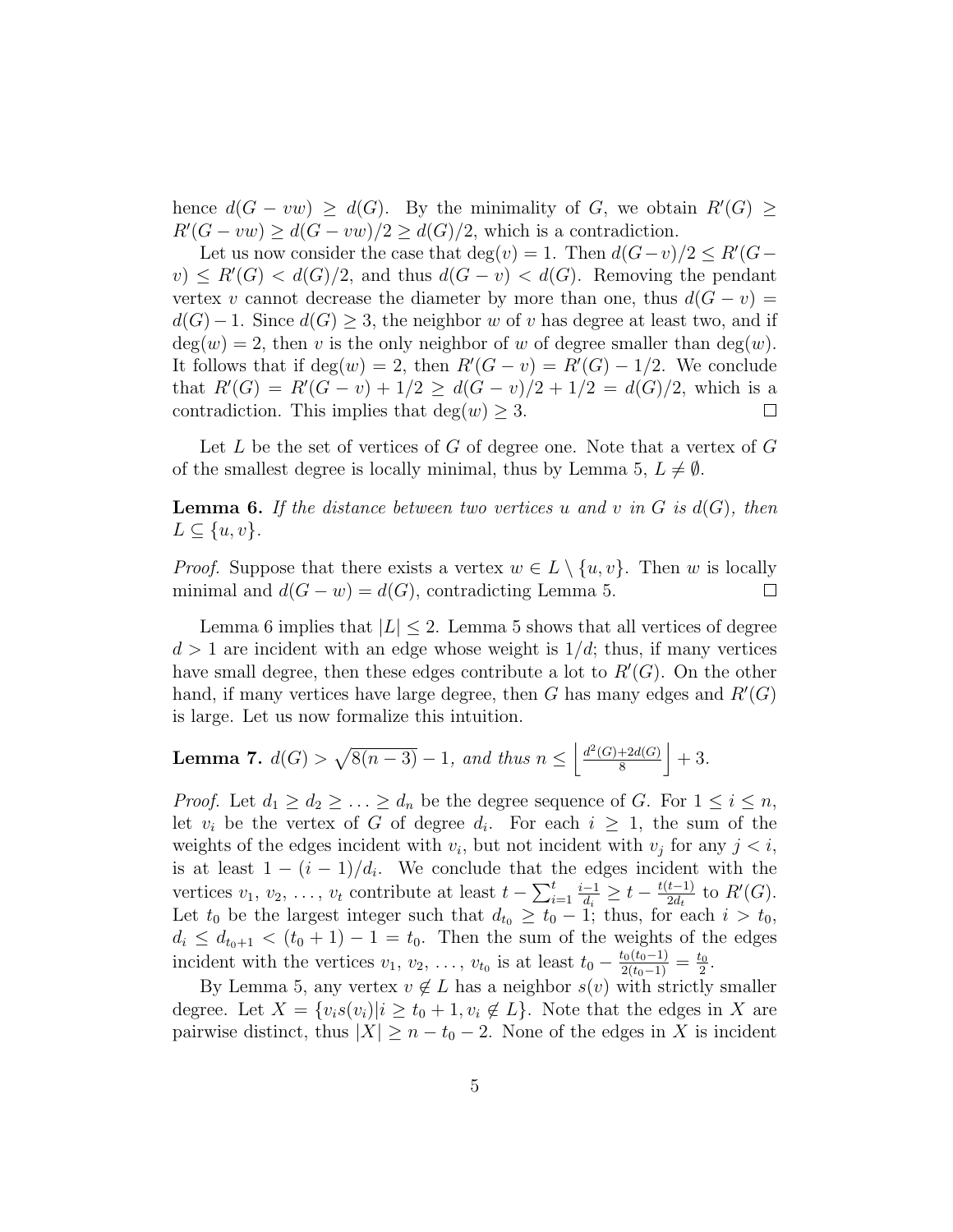with the vertices  $v_1, \ldots, v_{t_0}$ , hence each of them has weight at least  $\frac{1}{t_0-1}$ , and

$$
R'(G) \geq \frac{t_0}{2} + \frac{n - t_0 - 2}{t_0 - 1}
$$
  
= 
$$
\frac{t_0 - 1}{2} + \frac{n - 3}{t_0 - 1} - \frac{1}{2}
$$
  

$$
\geq \sqrt{2(n - 3)} - \frac{1}{2},
$$

where the last inequality holds since  $x + y \geq 2\sqrt{xy}$  for all  $x, y \geq 0$ . As G is a counterexample to Theorem 3,  $d(G) > 2R'(G) \geq \sqrt{8(n-3)} - 1$ . This is equivalent to  $d^2(G) + 2d(G) + 1 > 8(n-3)$ . Since both sides of this inequality are integers,  $d^2(G) + 2d(G) \geq 8(n-3)$ , and thus

$$
n \le \left\lfloor \frac{d^2(G) + 2d(G)}{8} \right\rfloor + 3.
$$

Let w be a neigbor of a vertex of degree one. By Lemma 5,  $w$  has degree at least three, and since  $d(G) \geq 3$ , at least one vertex of G is not adjacent to w. We conclude that  $n \geq 5$ , and by Lemma 7,  $d(G) > 3$ . Lemma 5 also implies that the vertices of  $G$  of small degree must be close to  $L$ :

**Lemma 8.** If the distance of a vertex v from L is at least  $k > 0$ , then  $deg(v) \geq k+2$ .

*Proof.* By Lemma 5, each vertex not in  $L$  has a neighbor of strictly smaller degree, thus there exists a path P from  $v$  to L such that the degrees on P are decreasing. Also, the vertex in  $P$  that has a neighbor in  $L$  has degree at least three. Since P has length at least k, we have deg(v)  $\geq 3+\ell(P)-1 \geq k+2$ . □

Choose a vertex  $v_0 \in L$ , and for each integer i, let  $L_i$  be the set of vertices of G at the distance i from  $v_0$ , as illustrated in Figure 1. Let  $\delta_i$  be the minimum and  $\Delta_i$  the maximum degree of a vertex in  $L_i$ , and let  $n_i = |L_i|$ . Observe that  $n_0 = n_1 = 1$ ,  $n_{d(G)} \geq 1$  and  $n = \sum_{i=0}^{d(G)} n_i$ . Furthermore, by Lemma 6, if  $|L| > 1$  then  $n_{d(G)} = 1$  and  $L = L_0 \cup L_{d(G)}$ .

For an integer i, let  $\overline{i} = \min(i, d(G)-i)$ . Note that the distance between L and  $L_i$  is at least  $\overline{i}$ . By Lemma 8, we have  $\Delta_i \ge \delta_i \ge \overline{i}+2$  for  $1 \le i \le d(G)-1$ .

 $\Box$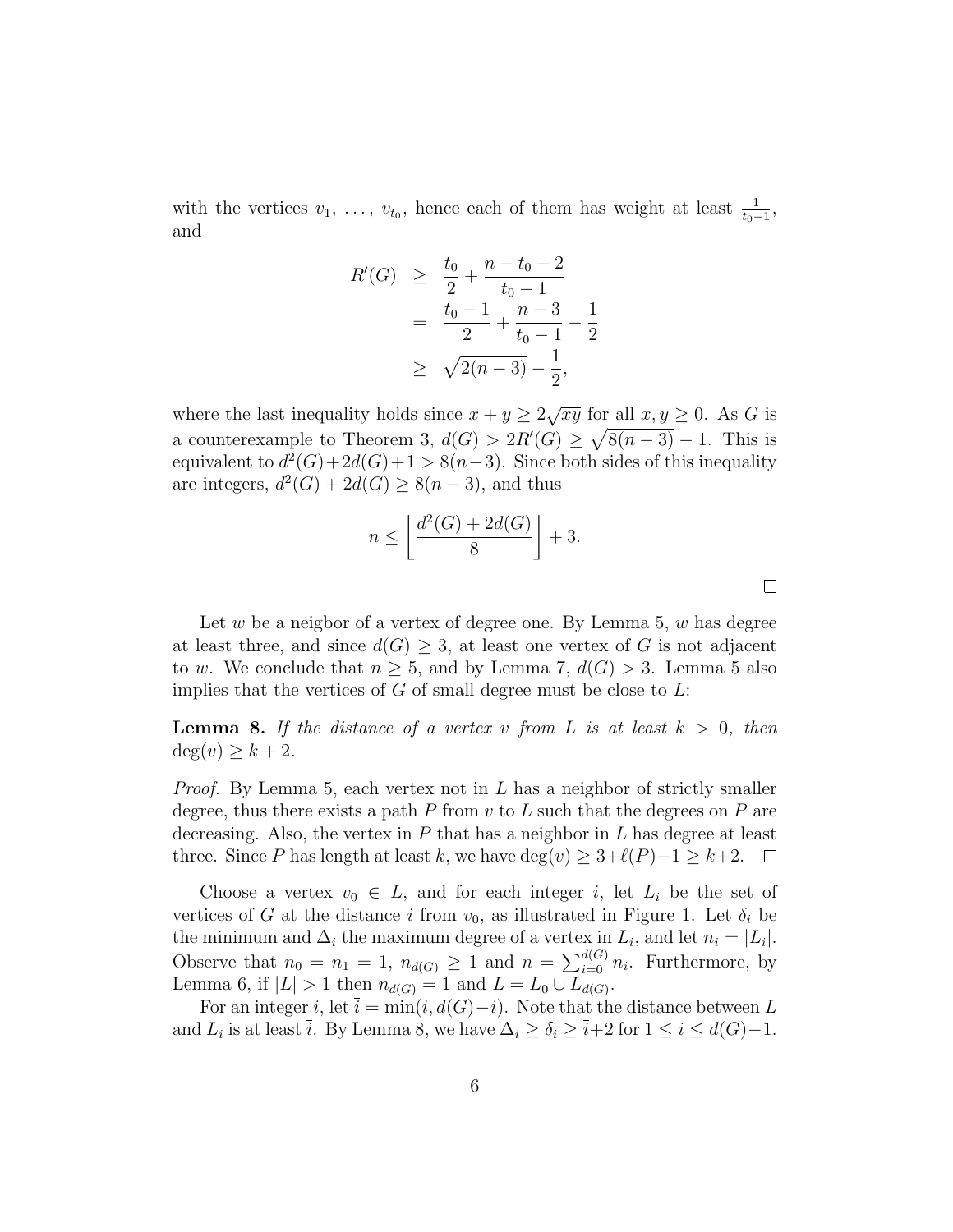

Figure 1: A graph G with vertices partitioned into layers  $L_0, L_1, \ldots, L_d$ .

Also, since all neighbors of a vertex in  $L_i$  belong to  $L_{i-1} \cup L_i \cup L_{i+1}$ , it follows that  $\Delta_i \leq n_{i-1} + n_i + n_{i+1} - 1$ , and thus  $n_{i-1} + n_i + n_{i+1} \geq \overline{i} + 3$ .

By Lemma 4,  $n_i \geq 2$  for  $2 \leq i \leq d(G) - 2$ , and thus  $n \geq 2d(G) - 2$ . Together with Lemma 7, we obtain

$$
2d(G) - 2 \le n \le \frac{d^2(G) + 2d(G)}{8} + 3,
$$

which implies  $d(G) \leq 4$  or  $d(G) \geq 10$ . If  $d(G) = 4$ , then  $n_1 + n_2 + n_3 \geq 1$  $\overline{2}+3=5$ , and thus  $n \geq 7 > \frac{d^2(G)+2d(G)}{8}+3$ . This contradicts Lemma 7, hence  $d(G) \geq 10$ .

Let us now derive some formulas dealing with  $\overline{i}$  that we later use to estimate the sizes of the layers  $L_i$ .

Lemma 9. The following holds:

$$
\sum_{i=0}^{d(G)} \bar{i} \ge \frac{d^2(G) - 1}{4}.
$$

(b)

(a)

$$
\sum_{i=0}^{d(G)} \bar{i}^2 \ge \frac{d^3(G) - d(G)}{12}.
$$

*Proof.* We use the well-known formulas  $\sum_{i=0}^{k} i = \frac{k(k+1)}{2}$  $\frac{(-1)^{i+1}}{2}$  and  $\sum_{i=0}^{k} i^2 =$  $k(k+1)(2k+1)$  $\frac{1}{6}$ .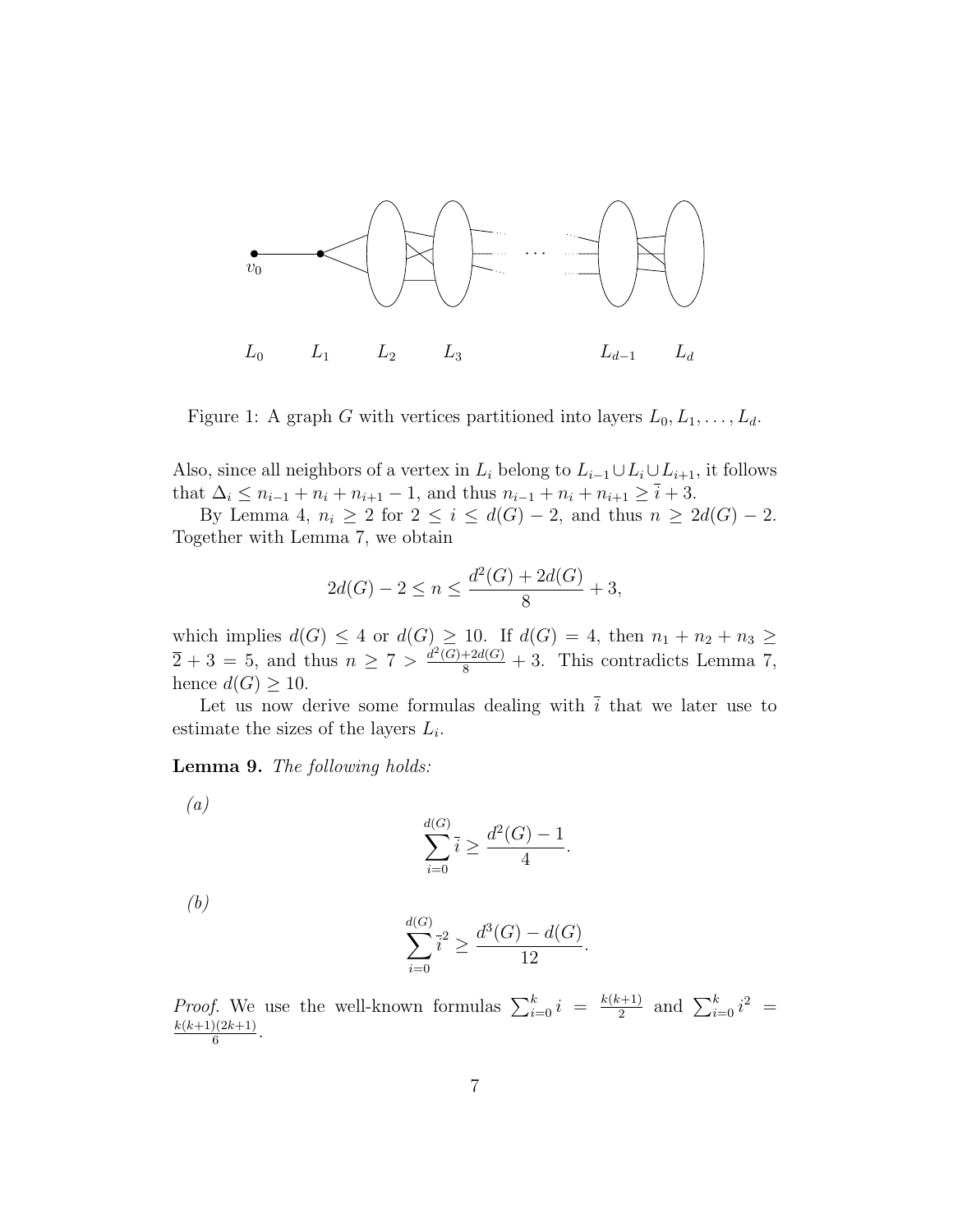If  $d(G)$  is odd, then

$$
\sum_{i=0}^{d(G)} \overline{i} = 2 \sum_{i=0}^{(d(G)-1)/2} i = \frac{d^2(G)-1}{4}
$$

and

$$
\sum_{i=0}^{d(G)} \bar{i}^2 = 2 \sum_{i=0}^{(d(G)-1)/2} i^2 = \frac{d^3(G) - d(G)}{12}.
$$

If  $d(G)$  is even, then

$$
\sum_{i=0}^{d(G)} \overline{i} = \frac{d(G)}{2} + 2\sum_{i=0}^{d(G)/2 - 1} i = \frac{d^2(G)}{4} > \frac{d^2(G) - 1}{4}
$$

and

$$
\sum_{i=0}^{d(G)} \overline{i}^2 = \frac{d^2(G)}{4} + 2 \sum_{i=0}^{d(G)/2-1} i^2 = \frac{d^3(G) + 2d(G)}{12} > \frac{d^3(G) - d(G)}{12}.
$$

Let  $R_i$  be the sum of the weights of the edges induced by  $L_i$  plus half of the weights of the edges joining vertices of  $L_i$  with vertices of  $L_{i-1}$  and  $L_{i+1}$ . Observe that  $R'(G) = \sum_{i \geq 0} R_i$ . Also, the weight of each edge incident with a vertex of  $L_i$  is at least  $\frac{1}{\max(\Delta_{i-1}, \Delta_i, \Delta_{i+1})}$ , thus  $R_i \geq \frac{n_i \delta_i}{2 \max(\Delta_{i-1}, \Delta_i, \Delta_{i+1})}$  $\frac{n_i\delta_i}{2\max(\Delta_{i-1},\Delta_i,\Delta_{i+1})}$ . Let  $s_i = n_{i-1} + n_i + n_{i+1}$  and  $W_i = \frac{n_i(i+2)}{\max(s_{i-1}, s_i, s_i)}$  $\frac{n_i(i+2)}{\max(s_{i-1},s_i,s_{i+1})-1}$ . Since  $\Delta_i \leq s_i-1$  and  $\delta_i \geq \overline{i} + 2$  for  $1 \leq i \leq d(G) - 1$ , we have  $R_i \geq W_i/2$  for  $2 \leq i \leq d(G) - 2$ . Note also that  $s_i \geq \delta_i + 1 \geq \overline{i} + 3$  for  $1 \leq i \leq d(G) - 1$ .

We can now show that it suffices to consider graphs of small diameter.

**Lemma 10.** The diameter of  $G$  is at most 35.

*Proof.* Suppose that  $3 \leq i \leq d(G) - 3$ . Let

$$
X_i = \frac{s_i(\overline{i} + 1)}{\max(s_{i-2}, s_{i-1}, s_i, s_{i+1}, s_{i+2}) - 1}.
$$

Observe that  $W_{i-1} + W_i + W_{i+1} \geq X_i$ . Let

$$
M_i = s_{i-2} + s_{i-1} + 2s_i + s_{i+1} + s_{i+2} + \alpha X_i,
$$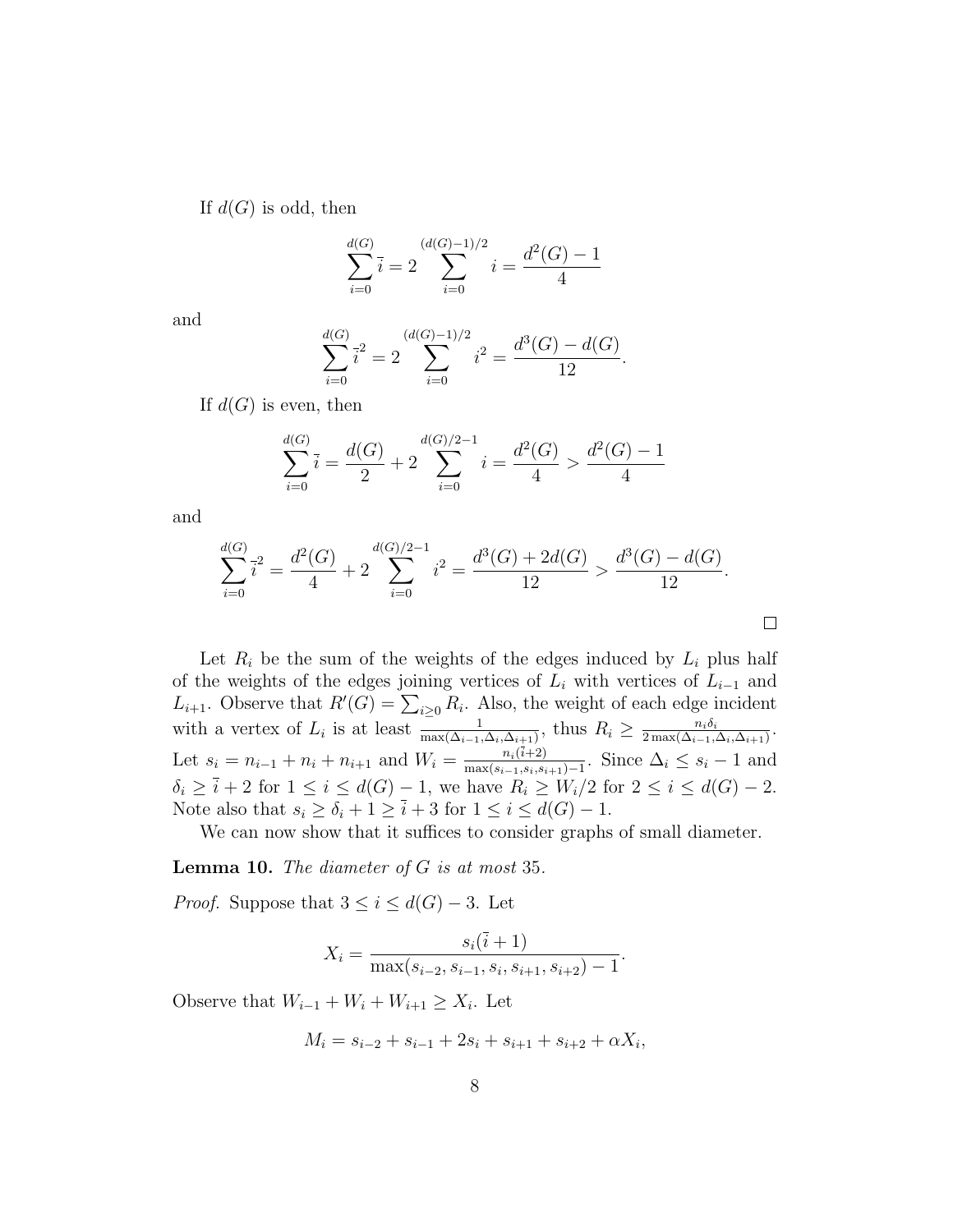where  $\alpha \geq 0$  is a constant to be chosen later. Let  $j \in \{i-2,\ldots,i+2\}$  be the index such that  $s_j = \max(s_{i-2}, s_{i-1}, s_i, s_{i+1}, s_{i+2}).$ 

Recall that  $s_i \geq \bar{i} + 3$ , and thus  $s_{i-2}, s_{i+2} \geq \bar{i} + 1$  and  $s_{i-1}, s_{i+1} \geq \bar{i} + 2$ . If  $j = i$ , then  $\frac{s_i}{\max(s_{i-2}, s_{i-1}, s_i, s_{i+1}, s_{i+2})-1} > 1$ , and thus  $M_i > 6\bar{i} + 12 + \alpha(\bar{i} + 1) > (6 + \alpha)\bar{i} + 12 + \alpha.$  (1)

On the other hand, if  $j \neq i$ , then

$$
M_i \geq 5\overline{i} + 11 + (s_j - 1) + \alpha \frac{(\overline{i} + 1)(\overline{i} + 3)}{s_j - 1}
$$
  
\n
$$
\geq 5\overline{i} + 11 + 2\sqrt{\alpha(\overline{i} + 1)(\overline{i} + 3)}
$$
  
\n
$$
> 5\overline{i} + 11 + 2\sqrt{\alpha}(\overline{i} + 1)
$$
  
\n
$$
= (5 + 2\sqrt{\alpha})\overline{i} + 11 + 2\sqrt{\alpha}.
$$
 (2)

The expression (2) is smaller or equal to (1), giving the lower bound for  $M_i$ .

For  $m \in \{0, 1, 2\}$ , let  $B_m$  be the set of integers between 3 and  $d(G) - 3$ (inclusive) whose remainder modulo 3 is m, and  $b_m = \max B_m$ . Let

$$
S = 4n_0 + 2n_1 + 2n_{d(G)-1} + 4n_{d(G)} + s_1 + s_2 + s_{d(G)-2} + s_{d(G)-1}.
$$

Notice that  $S \geq 30$ . On one hand, we have  $X_i \leq W_{i-1} + W_i + W_{i+1} \leq$  $2(R_{i-1} + R_i + R_{i+1}),$  and thus

$$
\sum_{i \in B_m} M_i \leq s_{1+m} + s_{2+m} + s_{b_m+1} + s_{b_m+2} + 2 \sum_{i=3+m}^{b_m} s_i + 2\alpha \sum_{i=2+m}^{b_m+1} R_i
$$
\n
$$
\leq -S + 4n_0 + 2n_1 + 2n_{d(G)-1} + 4n_{d(G)} + 2 \sum_{i=1}^{d(G)-1} s_i + 2\alpha \sum_{i\geq 0} R_i
$$
\n
$$
= -S + 6n + 2\alpha R'(G)
$$
\n
$$
< -30 + 6n + \alpha d(G).
$$

On the other hand,

$$
\sum_{i \in B_m} M_i \geq \sum_{i \in B_m} \left( (5 + 2\sqrt{\alpha})\overline{i} + 11 + 2\sqrt{\alpha} \right)
$$
  
= 
$$
(11 + 2\sqrt{\alpha})|B_m| + (5 + 2\sqrt{\alpha}) \sum_{i \in B_m} \overline{i}.
$$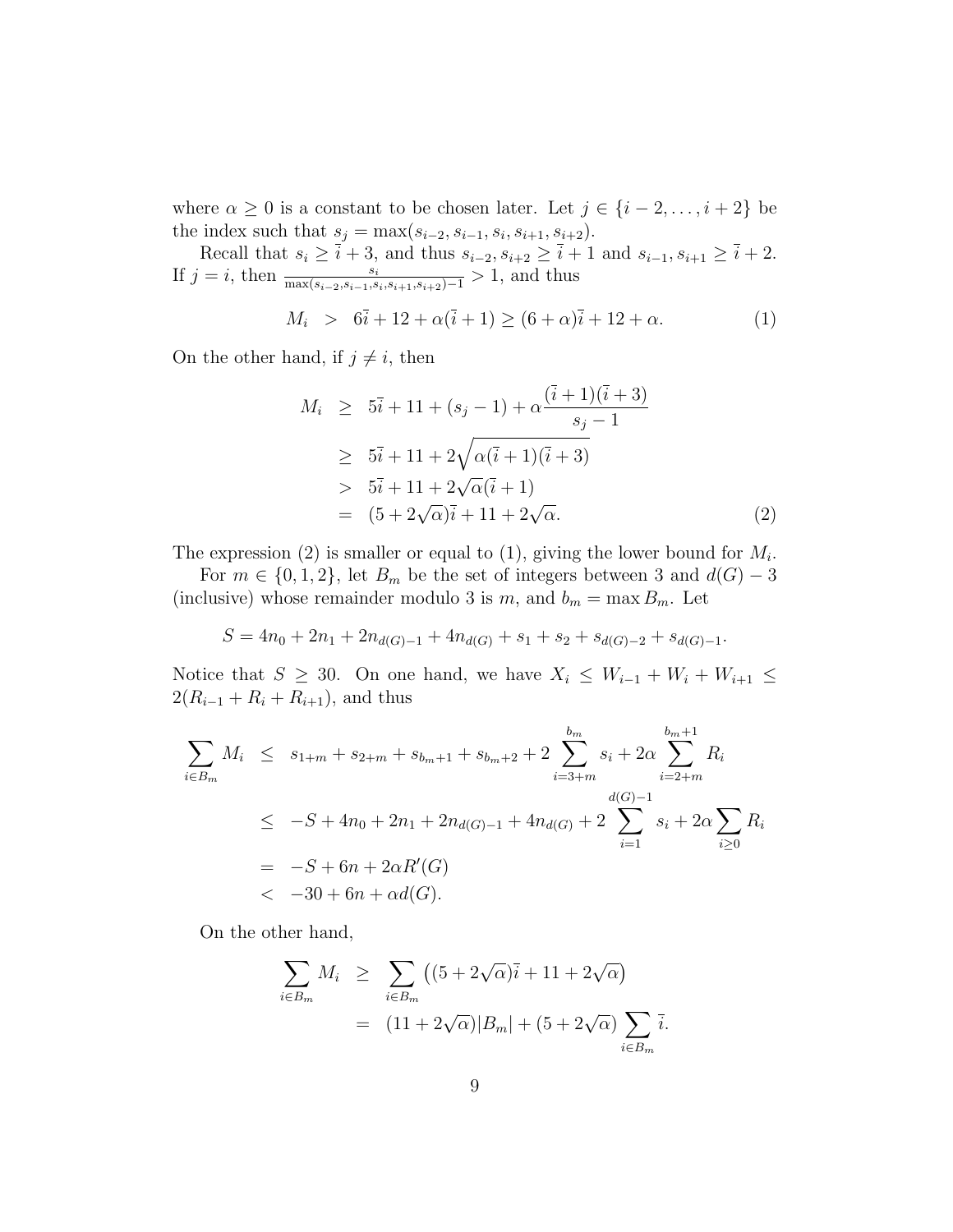Summing the two inequalities above over the three choices of  $m$ , we obtain

$$
(11 + 2\sqrt{\alpha})(d(G) - 5) + (5 + 2\sqrt{\alpha})\sum_{i=3}^{d(G)-3} \overline{i} < 18n + 3\alpha d(G) - 90.
$$

Applying Lemma 9(a), we obtain  $\sum_{i=3}^{d(G)-3} \overline{i} \geq \frac{d^2(G)-25}{4}$  $\frac{(-25)}{4}$ , and thus

$$
(11 + 2\sqrt{\alpha})(d(G) - 5) + (5 + 2\sqrt{\alpha})\frac{d^{2}(G) - 25}{4} < 18n + 3\alpha d(G) - 90
$$
  

$$
(5 + 2\sqrt{\alpha})d^{2}(G) + 4(11 + 2\sqrt{\alpha} - 3\alpha)d(G) < 72n + 90\sqrt{\alpha} - 15.
$$

By Lemma 7,  $n \leq \frac{d^2(G) + 2d(G)}{8} + 3$ , and thus

 $(5+2\sqrt{\alpha})d^2(G) + 4(11+2\sqrt{\alpha}-3\alpha)d(G) < 9(d^2(G)+2d(G)) + 90\sqrt{\alpha} + 201$  $(2\sqrt{\alpha} - 4)d^2(G) + (26 + 8\sqrt{\alpha} - 12\alpha)d(G) < 90\sqrt{\alpha} + 201.$ 

Setting  $\alpha = 10$ , this implies that  $d(G) < 35.5$ , and since  $d(G)$  is an integer, the claim of the lemma follows.  $\Box$ 

Lemma 8 gives a lower bound for the minimum degrees  $\delta_i$  in the layers  $L_i$ , which can in turn be used to bound the size of the layers and consequently the number of vertices of  $G$ . The lower bound on  $n$  obtained in this way is approximately  $d^2(G)/12$ , and thus it does not directly give a contradiction with Lemma 7. However, the following lemma shows that this lower bound on  $n$  can be increased if the maximum degree of  $G$  is large (let us note that  $\Delta(G) \geq \delta_{\lfloor d(G)/2 \rfloor} \geq \lfloor d(G)/2 \rfloor + 2$ . Together with Lemma 7, this can be used to bound  $\Delta(G)$ .

**Lemma 11.** The following holds:  $n \geq (\Delta(G) - \lfloor d(G)/2 \rfloor - 2) + \frac{d^2(G) + 12d(G) + 3}{12}$ .

*Proof.* Let j be an index such that a vertex of the degree  $\Delta(G)$  lies in  $L_j$ , and let B be the set of integers i such that  $1 \leq i \leq d(G) - 1$  and  $3|i - j$ . Let  $a = \min B - 1$  and  $b = \max B + 1$ . Observe that

$$
n = \sum_{i \in B} s_i + \sum_{i=0}^{a-1} n_i + \sum_{i=b+1}^{d(G)} n_i.
$$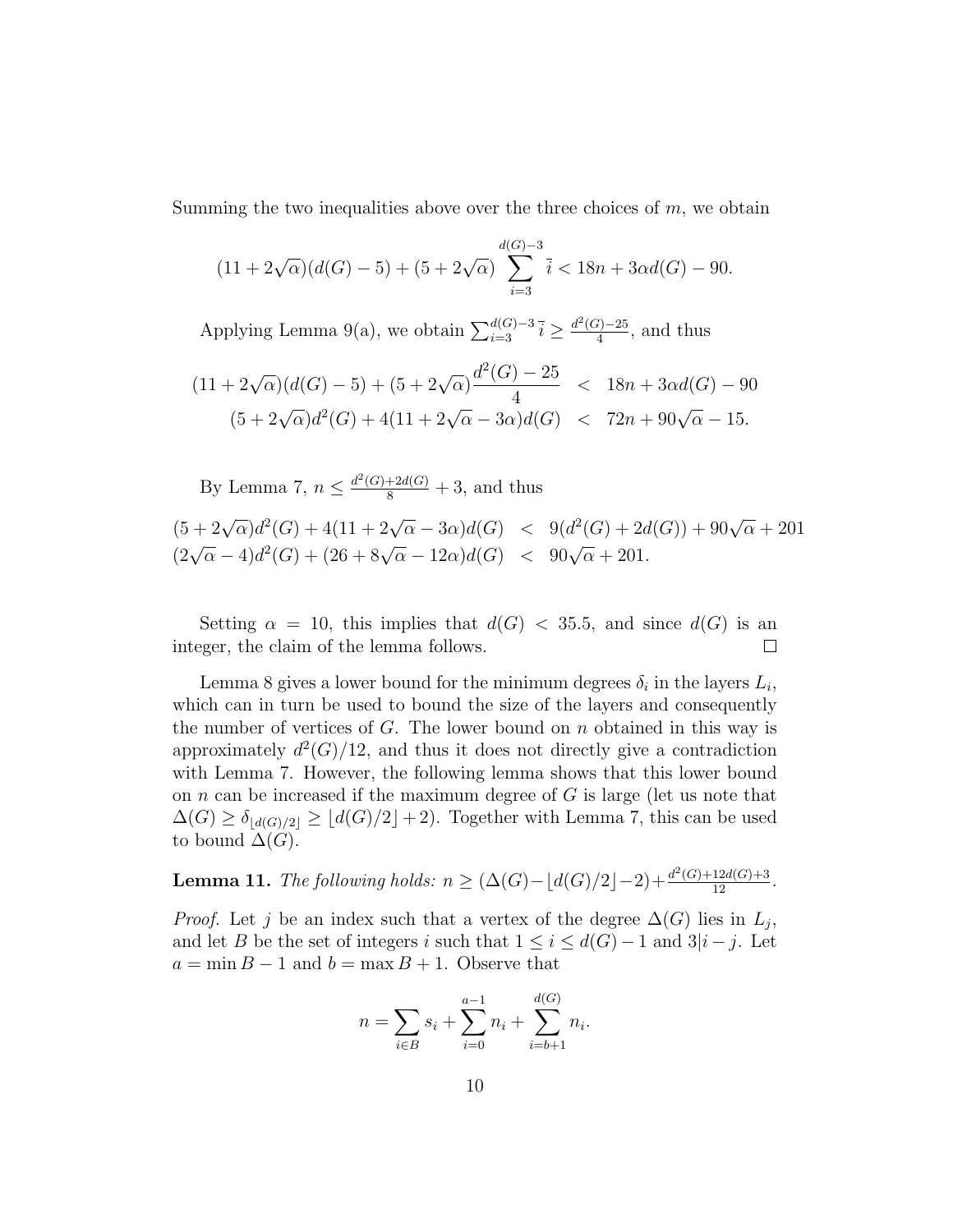For  $i \in B$ , we have that  $s_i \ge \delta_i + 1 \ge \overline{i} + 3$ . Furthermore, if  $j < d(G)$ , then  $s_j \geq \Delta(G) + 1 \geq (\bar{j} + 3) + (\Delta(G) - \lfloor d(G)/2 \rfloor - 2)$ , and if  $j = d(G)$ , then  $b = d(G) - 2$  and  $n_{d(G)-1} + n_{d(G)} \geq \Delta(G) + 1 > 2 + (\Delta(G) - \lfloor d(G)/2 \rfloor - 2).$ Also,  $\bar{i} \geq (\bar{i} - 1 + \bar{i} + \bar{i} + 1)/3$ . Using Lemma 9(a), we conclude that

$$
n \geq \Delta(G) - \lfloor d(G)/2 \rfloor - 2 + \sum_{i=a}^{b} \left(\frac{\overline{i}}{3} + 1\right) + a + (d(G) - b)
$$
  
\n
$$
\geq \Delta(G) - \lfloor d(G)/2 \rfloor - 8/3 + \sum_{i=0}^{d(G)} \left(\frac{\overline{i}}{3} + 1\right)
$$
  
\n
$$
\geq \Delta(G) - \lfloor d(G)/2 \rfloor - 5/3 + d(G) + \frac{d^2(G) - 1}{12}
$$
  
\n
$$
= (\Delta(G) - \lfloor d(G)/2 \rfloor - 2) + \frac{d^2(G) + 12d(G) + 3}{12}.
$$

 $\Box$ 

Next, we show that the maximum degree of  $G$  is large. This, combined with the previous lemma, will give us a contradiction.

**Lemma 12.** Let  $k = [d(G)/2]$ , and let  $d_1 \geq d_2 \geq \ldots \geq d_n$  be the degree sequence of G. Then  $\sum_{i=1}^{k} d_i \geq \frac{d^3(G)+12d^2(G)+35d(G)+288}{72}$ , and thus  $\Delta(G) \geq$  $\int d^3(G) + 12d^2(G) + 35d(G) + 288$  $rac{G)+35d(G)+288}{72k}$ .

*Proof.* For  $1 \leq i \leq n$ , let  $v_i$  be the vertex of G of degree  $d_i$ . Let  $k_i$  be the number of neighbors of  $v_i$  in  $\{v_j | j > i\}$ . Note that  $\sum_{i=1}^n k_i = |E(G)| =$ <br> $\frac{1}{2} \sum_{i=1}^n d_i P(C) - \sum_{i=1}^n k_i$  and  $0 \le k \le d$  $\frac{1}{2} \sum_{i=1}^{n} d_i, R'(G) = \sum_{i=1}^{n} \frac{k_i}{d_i}$  $\frac{k_i}{d_i}$  and  $0 \leq k_i \leq d_i$ .

Let m be the index such that there exists a sequence  $x_1, x_2, \ldots, x_n$ satisfying

- $x_i = d_i$  for  $1 \leq i \leq m-1$ ,
- $0 \leq x_m \leq d_m$
- $x_i = 0$  for  $m + 1 \leq i \leq n$ , and
- $\sum_{i=1}^n x_i = |E(G)|$ .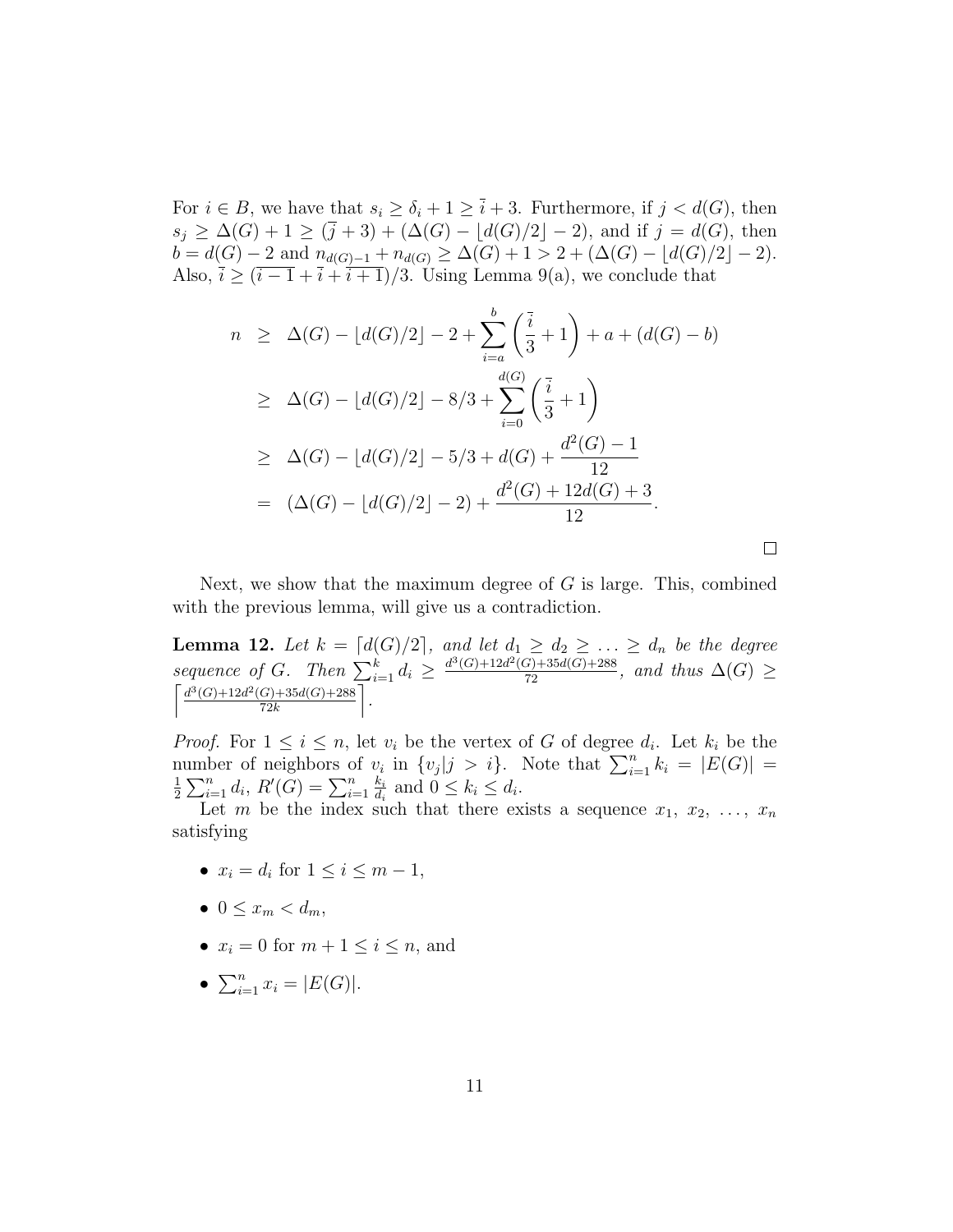Since  $\frac{a}{b} + \frac{c}{d} \ge \frac{a+1}{b} + \frac{c-1}{d}$  when  $b \ge d$ , we conclude that

$$
\frac{d(G)}{2} > R'(G) = \sum_{i=1}^{n} \frac{k_i}{d_i} \ge \sum_{i=1}^{n} \frac{x_i}{d_i} \ge m - 1,
$$

i.e.,  $m \leq [d(G)/2]$ . Furthermore,  $\sum_{i=1}^{m} d_i \geq 1 + \sum_{i=1}^{n} x_i = 1 + |E(G)|$ . Let  $t_i = n_{i-1}\delta_{i-1} + n_i\delta_i + n_{i+1}\delta_{i+1}$ . Note that

$$
t_i \ge n_{i-1}(\overline{i-1}+2) + n_i(\overline{i}+2) + n_{i+1}(\overline{i+1}+2) \ge s_i(\overline{i}+1)
$$

for  $2 \le i \le d(G)-2$ . Also,  $t_2 \ge s_2(\overline{2}+1)+n_2$  and  $t_{d(G)-2} \ge s_{d(G)-2}(d(G)-2+1)$  $1) + n_{d(G)-2}$ . Using Lemma 9(b), we obtain

$$
6|E(G)| \geq 3\sum_{i=0}^{d(G)} n_i \delta_i
$$
\n
$$
= 3\delta_0 n_0 + 3\delta_{d(G)} n_{d(G)} + 2\delta_1 n_1 + 2\delta_{d(G)-1} n_{d(G)-1} + \delta_2 n_2 + \delta_{d(G)-2} n_{d(G)-2} + \sum_{i=2}^{d(G)-2} t_i
$$
\n
$$
\geq 3(n_0 + n_{d(G)}) + 6(n_1 + n_{d(G)-1}) + 5(n_2 + n_{d(G)-2}) + \sum_{i=2}^{d(G)-2} s_i(\overline{i} + 1)
$$
\n
$$
\geq 38 + \sum_{i=2}^{d(G)-2} s_i(\overline{i} + 1)
$$
\n
$$
\geq 38 + \sum_{i=2}^{d(G)-2} (\overline{i} + 3)(\overline{i} + 1)
$$
\n
$$
\geq \frac{d^3(G) + 12d^2(G) + 35d(G) + 216}{12}.
$$

It follows that

$$
\sum_{i=1}^{m} d_i \ge \frac{d^3(G) + 12d^2(G) + 35d(G) + 288}{72}.
$$

Since  $k \geq m$ , the lemma holds.

We are now ready to finish the proof.

 $\Box$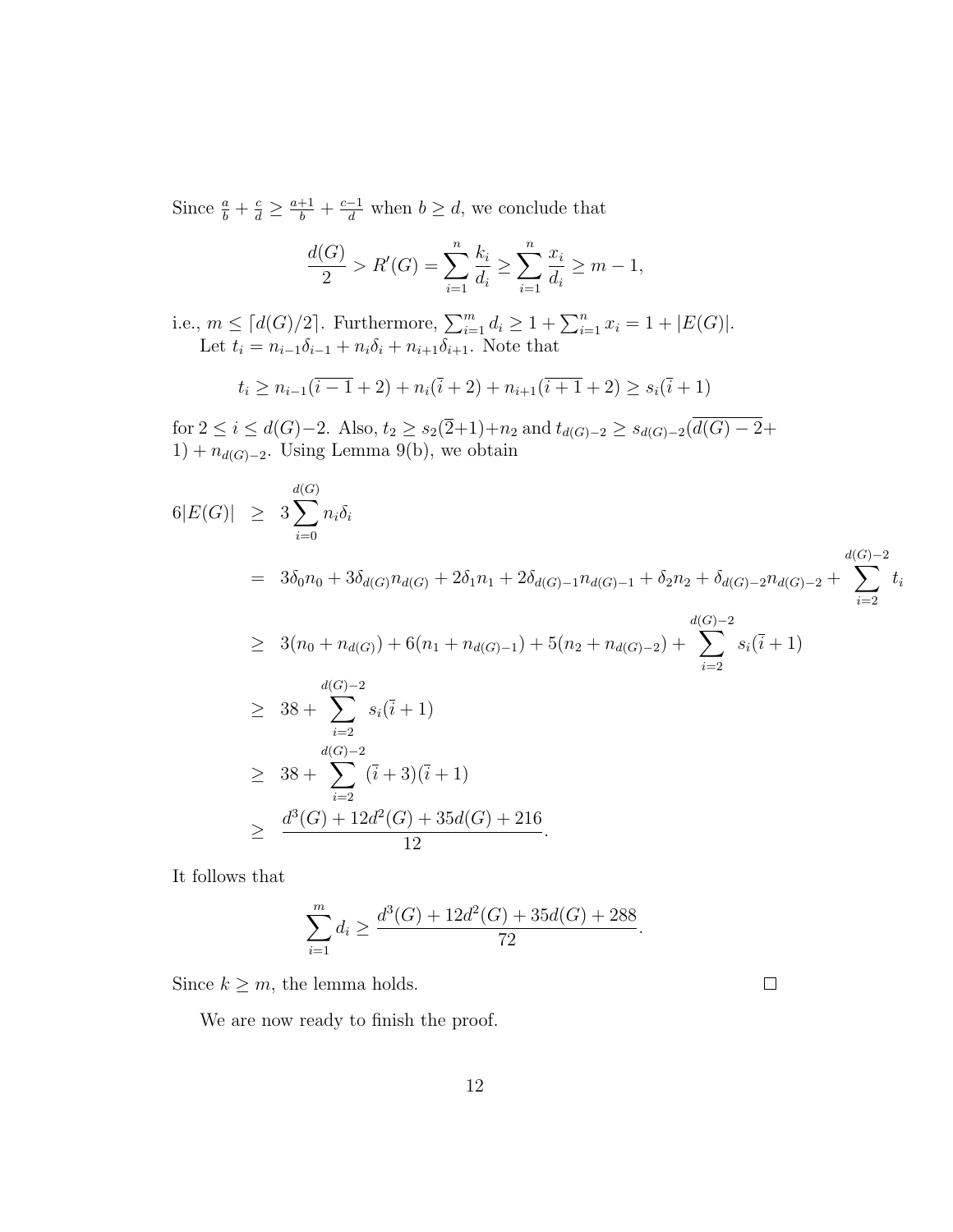| d(G) | $\overline{L}B_{d(G)}$ | $\bar{U}B_{d(\underline{G})}$ | d(G)   | $LB_{d(G)}$ | $UB_{d(G)}$ |
|------|------------------------|-------------------------------|--------|-------------|-------------|
| 10   | 8                      | 6                             | 23     | 23          | 19          |
| 11   | 8                      | 5                             | 24     | 26          | 22          |
| 12   | 10                     | 7                             | 25     | 26          | 23          |
| 13   | 10                     | 7                             | 26     | 29          | $26\,$      |
| 14   | 12                     | 9                             | $27\,$ | 30          | 27          |
| 15   | 12                     | 9                             | 28     | 33          | 30          |
| 16   | 14                     | 11                            | 29     | 34          | 31          |
| 17   | 15                     | 11                            | 30     | 37          | 34          |
| 18   | 17                     | 13                            | 31     | 38          | $35\,$      |
| 19   | 17                     | 13                            | 32     | 41          | 39          |
| 20   | 20                     | 16                            | 33     | 42          | 41          |
| 21   | 20                     | 17                            | 34     | 45          | 44          |
| 22   | 23                     | 19                            | 35     | 46          | 45          |

Table 1: Values of the lower bound  $LB_{d(G)}$  and the upper bound  $UB_{d(G)}$  for  $\Delta(G)$  from proof of Theorem 3.

Proof of Theorem 3. By Lemma 10, the diameter of the minimal counterexample G is at most 35. Also, as we observed before,  $d(G) \geq 10$ . Lemmas 7 and 11 imply that

$$
\Delta(G) \le \lfloor d(G)/2 \rfloor + 5 + \left\lfloor \frac{d^2(G) + 2d(G)}{8} \right\rfloor - \left\lceil \frac{d^2(G) + 12d(G) + 3}{12} \right\rceil
$$

.

We denote this upper bound on  $\Delta(G)$  by  $UB_{d(G)}$ . Lemma 12 gives a lower bound on  $\Delta(G)$ , which we denote by  $LB_{d(G)}$ . For  $10 \leq d(G) \leq 35$ , it holds that  $UB_{d(G)}$  <  $LB_{d(G)}$ , which is a contradiction. See Table 1 for values of  $\Box$  $LB_{d(G)}$  and  $UB_{d(G)}$ .

## References

[1] M. Aouchiche, P. Hansen and M. Zheng, Variable neighborhood search for extremal graphs. 19. Further conjectures and results about the Randić index, MATCH Commun. Math. Comput. Chem. 58 (2007), 83– 102.